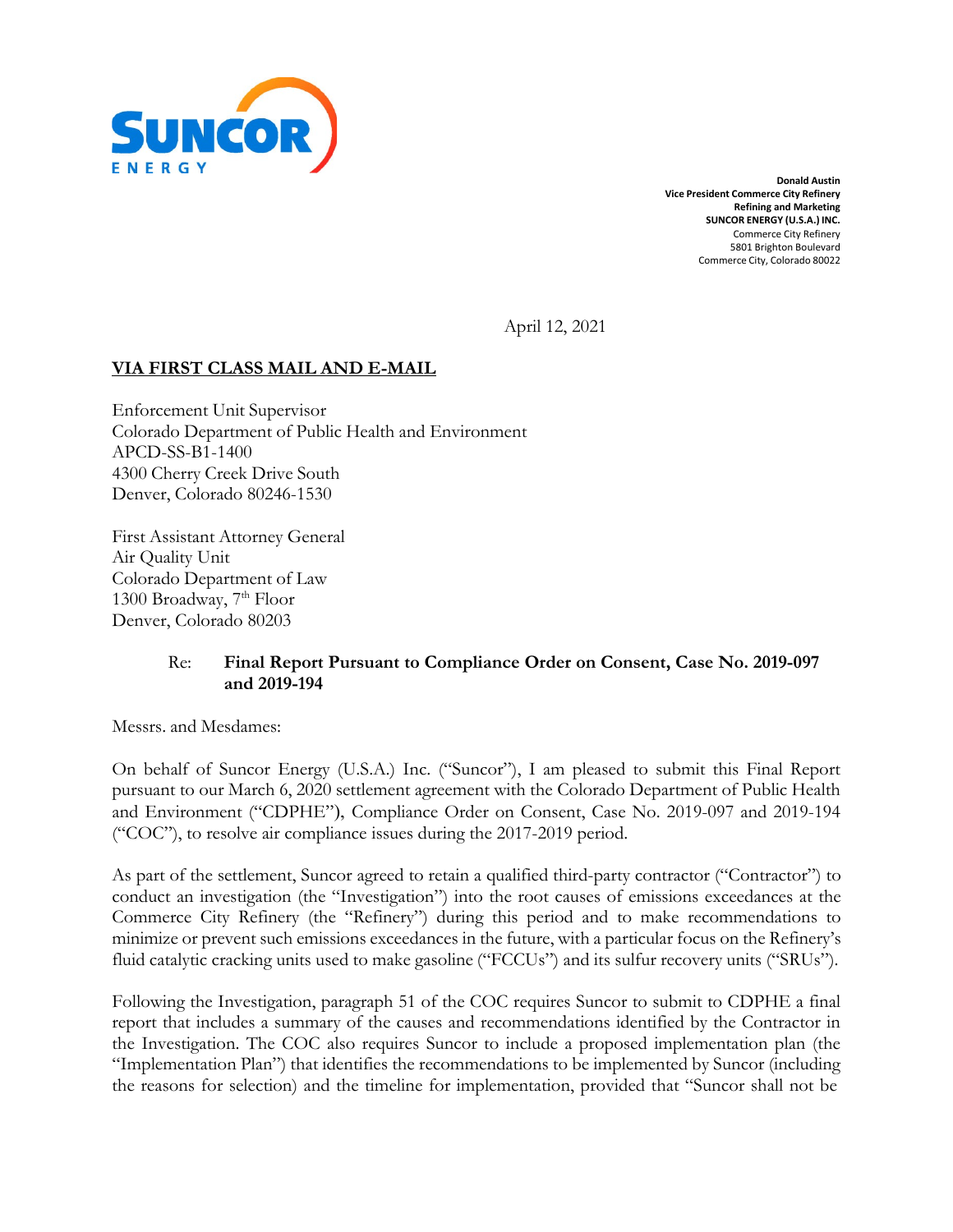obligated to spend more than five million dollars (\$5,000,000.00) in aggregate in the implementation of the Implementation Plan." COC, ¶ 51.

Pursuant to the COC, Suncor retained, with CDPHE's approval, the global consulting firm Kearney to complete the Investigation and make recommendations. That work has been completed. Suncor is including three attachments to this Final Report, all of which Suncor will make publicly available in furtherance of Suncor's commitment to increased transparency in connection with our operations.

**A. Kearney Investigation Report**. Kearney's "Third-Party Root Cause Investigation" report isincluded as Attachment A. As detailed in Kearney's report, the Investigation found that Suncor's Refinery is designed to meet environmental permits and is adequately funded. It also found there are some areas where we can improve the safety and reliability of our systems and processes, increase training for our people, and foster a culture based on trust and confidence, making eight recommendations.

**B. Suncor's Implementation Plan.** Suncor's "Implementation Plan" as required by the COC is submitted herewith and included as Attachment B. Among its recommendations, the Kearney report prioritized first the "installation of emergency shutdown equipment" (particularly for the Plant 2 FCCU) under its recommendation No. 7, describing it as one of the initiatives that "will have the mostsignificant long-term impact on operational integrity and minimizing or preventing future emissions violations." Accordingly, in the Implementation Plan, Suncor's focuses on the installation of upgraded automated unit shutdown capability for both the Plant 1 and Plant 2 FCCUs at the Refinery. Suncor will complete the installation upgrades through three projects, **at a total cost of approximately twelve million dollars (\$12,000,000)**, far exceeding Suncor's obligations under paragraph 51 of the COC. The Plant 2 improvements alone will cost more than ten million dollars (\$10,000,000).

**C. Additional Voluntary Measures**. Suncor also is voluntarily undertaking a number of additional actions in response to Kearney's other recommendations. We have included a summary of these "Voluntary Measures" as Attachment C. While not required by or subject to the COC, Suncor is taking these Voluntary Measures as part of our journey to improve our performance and continue to regain the public's trust. These Voluntary Measures will enhance our processes, strengthen the capabilities of our employees, and continue to expand and reinforce a culture focused on safety and environmental responsibility above all else.

We thank you for your time and commitment to supporting us in the execution of our Implementation Plan and Voluntary Measures. Please reach out to me directly if you have any questions.

Sincerely,

Donald Austin VP Commerce City Refinery

Attachments A, B, and C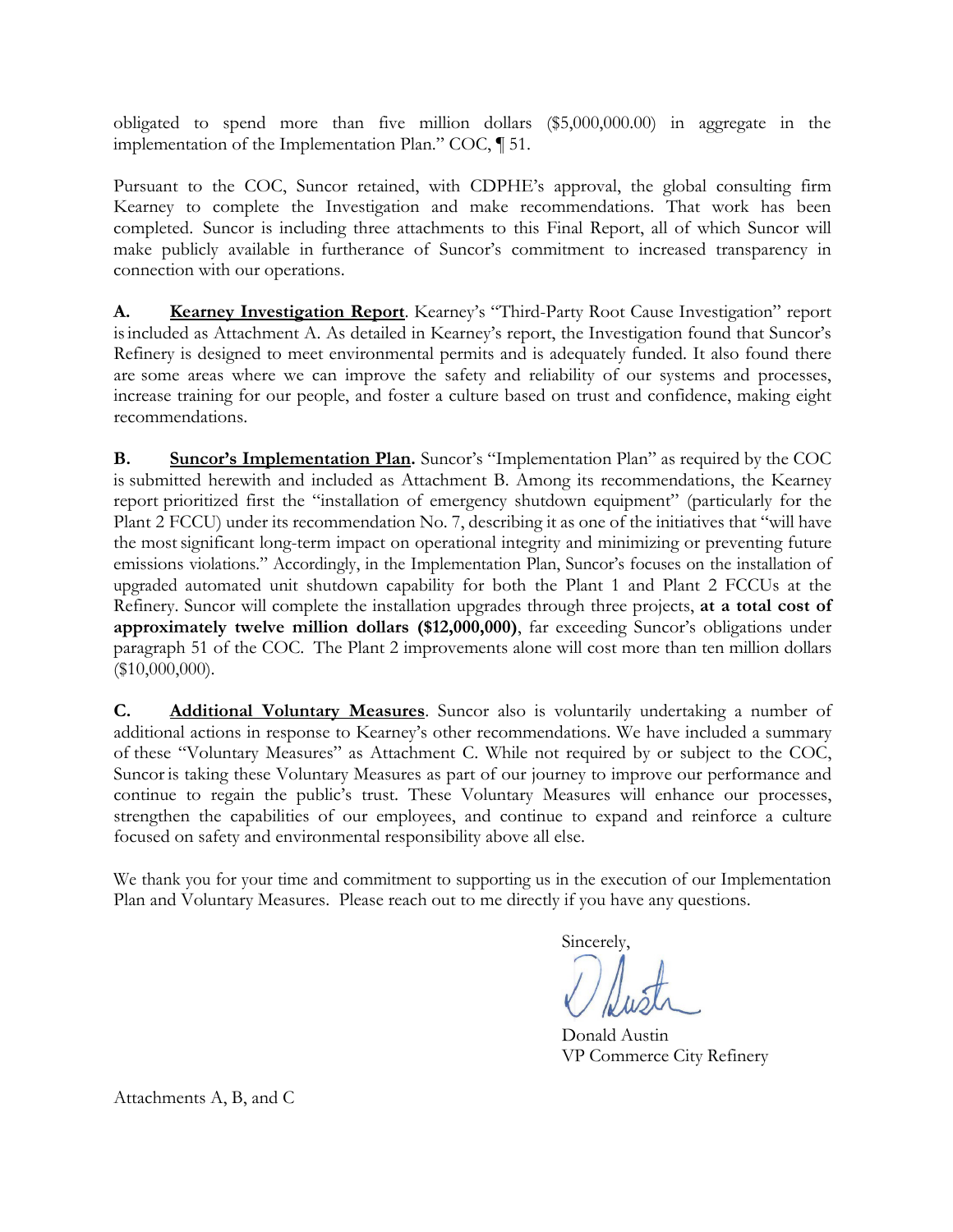## **Implementation Plan**

## **I. Introduction.**

On March 6, 2020, Suncor Energy (U.S.A.) Inc. ("Suncor") and the Colorado Department of Public Health and Environment ("CDPHE") entered into a settlement regarding air compliance issues duringthe 2017-2019 period. As part of the settlement, memorialized in Compliance Order on Consent, Case No. 2019-097 and 2019-194 (the "COC"), Suncor agreed to retain a qualified thirdparty contractor ("Contractor") to:

- Perform an investigation (the "Investigation") to determine the causes of certain emissions exceedances during the period of July 1, 2017 through June 30, 2019; and
- Make recommendations to minimize or prevent further reoccurrences of the emissions exceedances at the Commerce City Refinery Plant 1 and 2 Fluid Catalytic Cracking Units ("FCCUs") and Plant 1 and Plant 2 Sulfur Recovery Units ("SRU's).

Suncor retained, and CDPHE approved, the global consulting firm Kearney to complete the Investigation and make recommendations. As required by paragraph 51 of the COC, Suncor has submitted the Final Report, as well as the Implementation Plan.

Section III of this document (the "Implementation Plan") identifies the recommendations to be implemented by Suncor (including the reasons for selection) and the timeline for implementation pursuant to the COC, which providesthat "Suncor shall not be obligated to spend more than five million dollars (\$5,000,000.00) in aggregatein the implementation of the Implementation Plan."

The Implementation Plan in Section III proposes to address Kearney's recommendation number 7 with respect to the installation of upgraded automated unit shutdown capability in both the Plant 1 and Plant 2 FCCU at the Refinery. Suncor will complete the installation through two projects, **at a total cost of approximately twelve million dollars (\$12,000,000)**<sup>1</sup> , far exceeding Suncor's obligations under paragraph 51 of the COC. The Plant 2 improvements alone are estimated to cost more than ten million dollars (\$10,000,000).

These upgrades are designed to further increase the reliability and speed of the automated shutdown processes in the Plant 1 and Plant 2 FCCUs, and reduce the potential and severity of future catalyst releases.

# **II. Background Information.**

As background, a fluid catalytic cracking unit ("FCCU" or "cat cracker") is a large piece of refinery equipment used to make gasoline. In this unit, hydrocarbons are "cracked" (breaking down complex molecules or long chain hydrocarbons into simpler molecules or light end hydrocarbons) in the presence of catalyst particles (predominantly clay and sand) to make gasoline. The pressure balance inside an FCCU is very important. When that pressure is out of balance, catalyst can escape from theFCCU, resulting in white or colored "smoke" or "dust."

 $1$  All cost estimates are  $+/- 25%$ .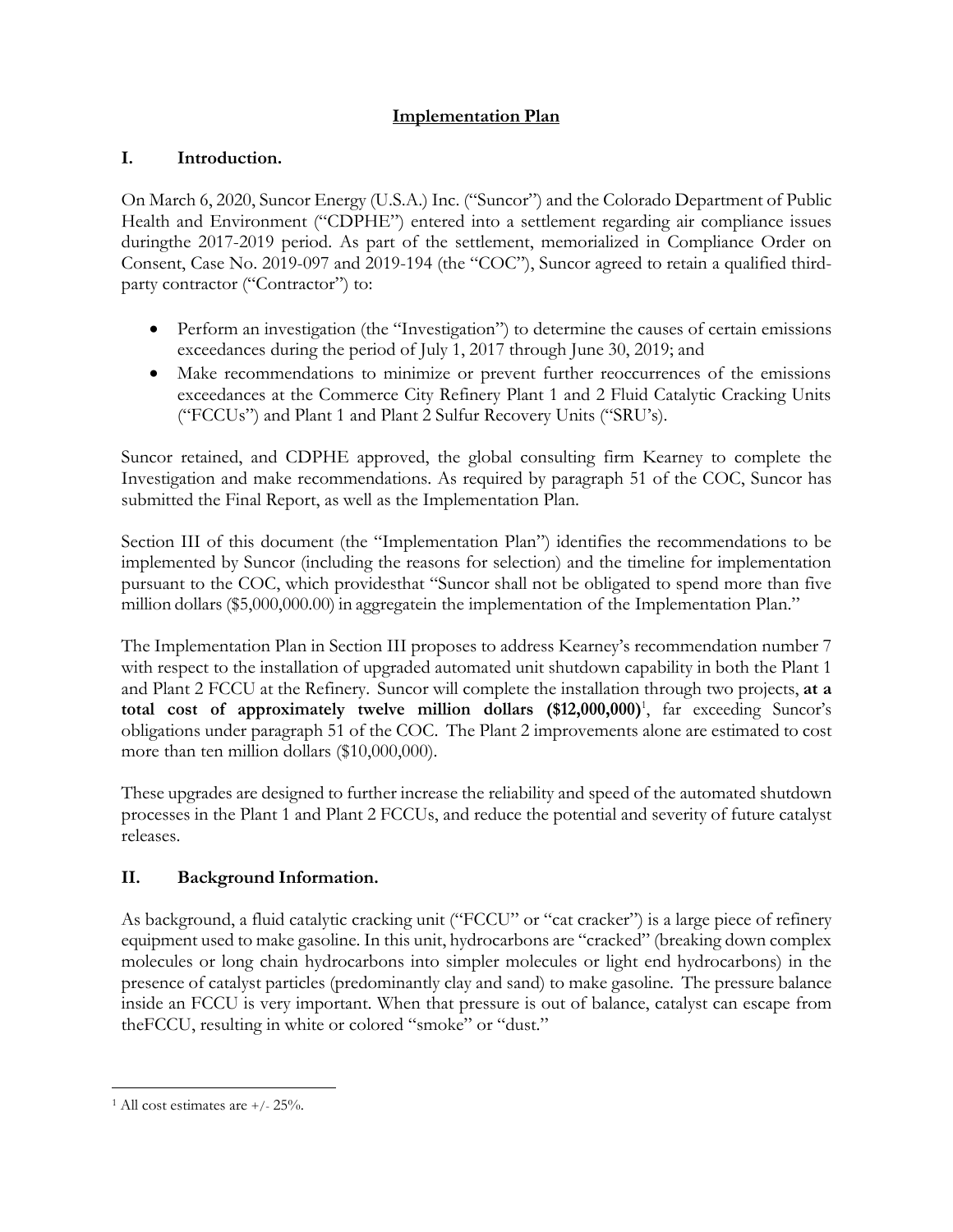The Commerce City Refinery experienced significant catalyst releases from the Plant 2 FCCU (also called the #2 FCCU) in December 2019 and March 2020.

Following the March 2020 catalyst release from the Plant 2 FCCU, Suncor completed the installation and commissioning of an automated shutdown system within the Distributed Control System ("DCS") in the Plant 2 FCCU. The DCS is a computerized process control system within the Refinery.

Automating the Plant 2 FCCU shutdown eliminates the need for operator intervention to initiate a shutdown of the unit in the event of a pressure imbalance in the Plant 2 FCCU. Accordingly, it increases the speed of a unit shutdown and significantly reduces the potential and severity of future catalyst releases from the Plant 2 FCCU.

The installation of the DCS in the Plant 2 FCCU and the costs associated with this work are not included in the Implementation Plan, and are discussed here for background information only.

#### **III. Implementation Plan.**

Under this Implementation Plan, Suncor commits to spending five million dollars (\$5,000,000.00) in aggregate in qualified costs under the COC to install upgraded automated unit shutdown capability in both the Plant 1 FCCU and Plant 2 FCCU at the Refinery as provided in Section (1)(a) and Section (2)(b) below. Suncor also commits to providing CDPHE sufficient documentation to demonstrate satisfaction of Suncor's obligations under paragraph 51 of the COC pursuant to Section  $(1)(c)$  and Section  $(2)(c)$  below.

These upgrades were selected because the "installation of emergency shutdown equipment" was prioritized by Kearney in its report under its recommendation number 7, describing it as an initiative that "will have the most significant long- term impact on operational integrity."

### **(1) Installation of PLC in Plant 2 FCCU and Upgrade Valves.**

- **(a) Plant 2 PLC and Valve Upgrades.** By December 31, 2022, Suncor will upgrade the Plant 2 FCCU to include a Programmable Logic Controller (PLC) as well as upgraded instrumentation, automated shutdown valves, and new hydraulic pressure units.
- **(b) Estimated Costs.** The estimated cost of these upgrades is more than ten million dollars (U.S.\$10,000,000), which includes estimated costs for (i) procurement of equipment and construction material, (ii) third party engineering costs, (iii) third party construction costs, and (iv) a contingency allocation. These estimates are  $+/ 25%$ .
- **(c) Documentation.** Suncor will provide CDPHE sufficient documentation to demonstrate that the costs of the upgrades are qualified and meet its obligations under paragraph 51 of the COC.
- **(d) Reasons for Deadline.** The deadline in Section (1)(a) above was determined based on several factors, including: (i) in 2021, Suncor is completing its turnaround of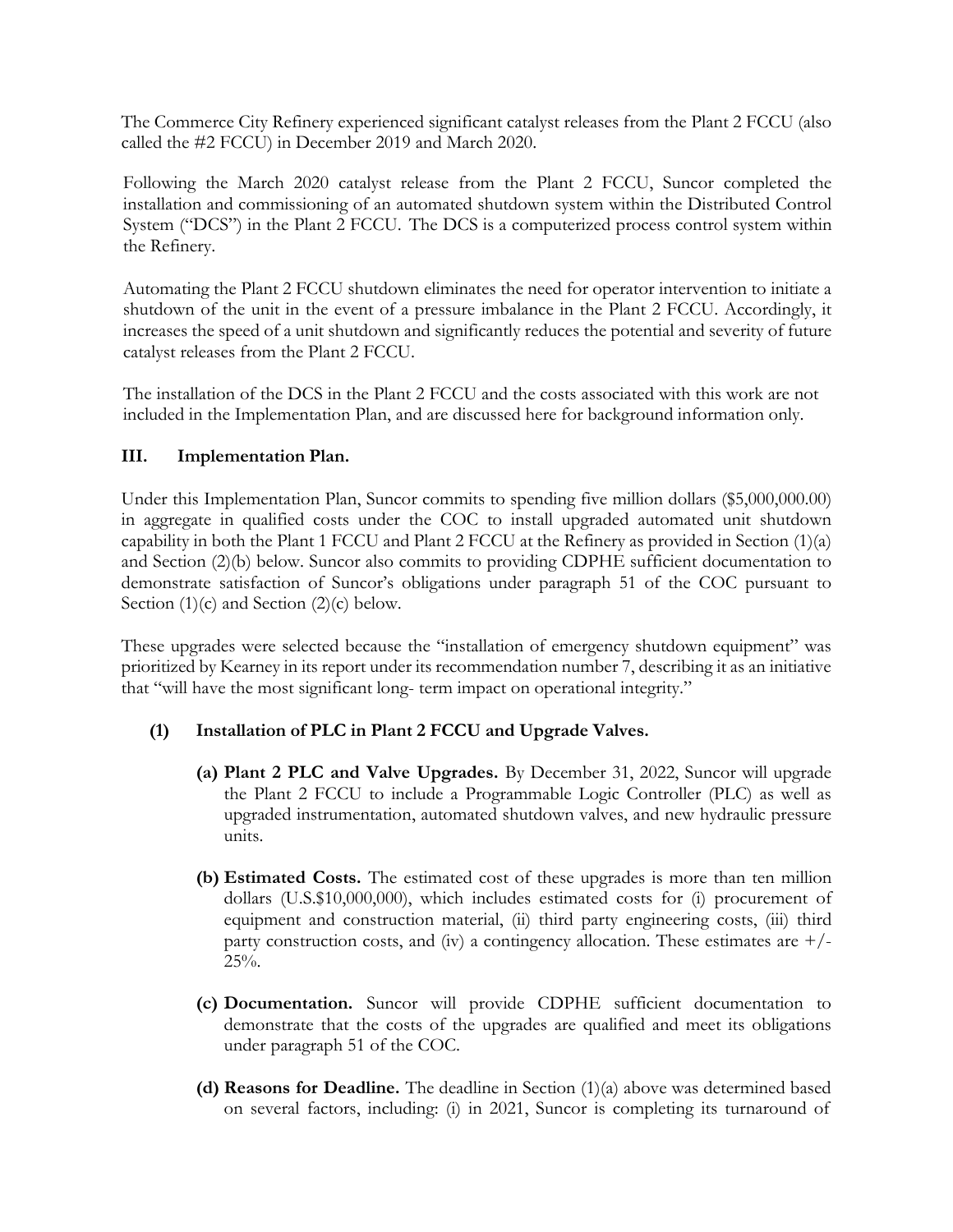Plants 1 and 3, (ii) the Plant 2 FCCU will need to be brought down to complete the work and the best window to do that will be in 2022, (iii) the procurement of certain required equipment has been delayed due to COVID 19 related impacts, and (iv) this deadline provides for some flexibility in the event of further delays or unforeseen events that may require the work to be pushed to later in 2022.

#### **(2) Upgrading the Automated Shutdown System in the Plant 1 FCCU.**

- **(a) Plant 1 FCCU Automated Shutdown Upgrades.** By June 30, 2021, Suncor will upgrade the automated shutdown system in its Plant 1 FCCU (which already has a PLC) by installing upgraded instrumentation, automated shutdown valves, and new hydraulic pressure units.
- **(b) Estimated Costs.** The estimated cost of these upgrades is more than two million dollars (U.S.\$2,000,000), which includes estimated costs for (i) procurement of equipment and construction material, (ii) third party engineering costs, (iii) third party construction costs, and (iv) a contingency allocation. These estimates are  $+/- 25%$ .
- **(c) Documentation.** Suncor will provide CDPHE sufficient documentation to demonstrate that the costs of the upgrades are qualified and meet its obligations under paragraph 51 of the COC.
- **(d) Reasons for Deadline.** The deadline in Section (2)(a) above was determined based on the scheduled end of Suncor's turnaround for Plants 1 and 3, during which these upgrades will be performed.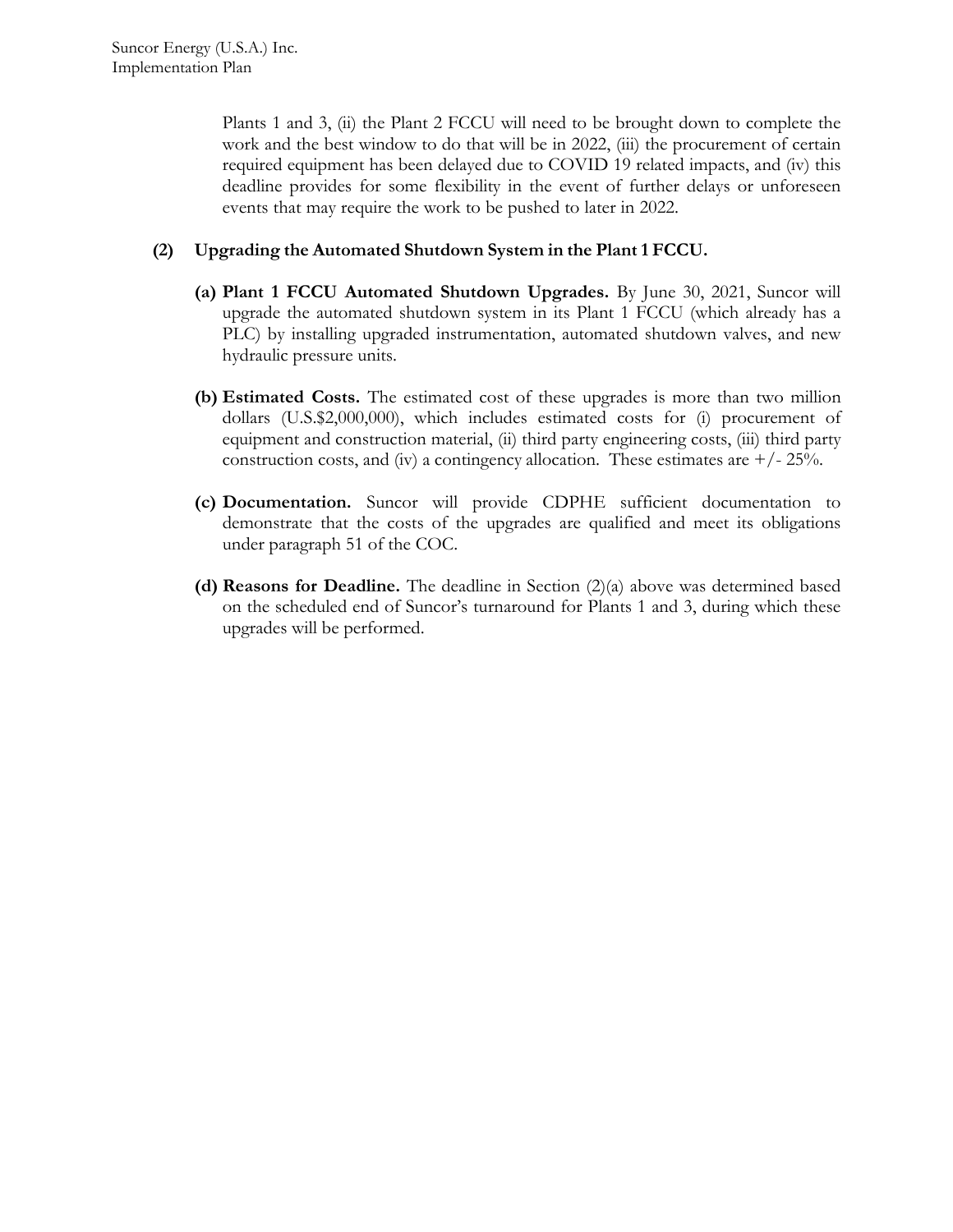## **Voluntary Measures**

## **I. Background**

On March 6, 2020, Suncor Energy (U.S.A.) Inc. ("Suncor") and the Colorado Department of Public Health and Environment ("CDPHE") entered into a settlement regarding air compliance issues during the 2017-2019 period. As part of the settlement, memorialized in Compliance Order on Consent, Case No. 2019-097 and 2019-194 (the "COC"), Suncor agreed to retain a qualified third-party contractor to:

- Perform an investigation (the "Investigation") to determine the causes of certain emissions exceedances during the period of July 1, 2017 through June 30, 2019; and
- Make recommendations to minimize or prevent further reoccurrences of the emissions exceedances at the Commerce City Refinery Plant 1 and 2 Fluid Catalytic Cracking Units ("FCCUs") and Plant 1 and Plant 2 Sulfur Recovery Units ("SRUs).

Suncor retained, and CDPHE approved, the global consulting firm Kearney to complete the Investigation and make recommendations.

The Investigation found that the Commerce City Refinery is designed to meet environmental permits, and is adequately funded. It also found there are some areas where we can improve the safety and reliability of our systems and processes, increase training for our people, and foster a culture based on trust and confidence.

Accordingly, Kearney made eight (8) recommendations. Suncor addresses Kearney's Recommendation Number 7, the installation of upgraded automated shutdown capability, in its Implementation Plan submitted pursuant to the COC.

Separately, Suncor is voluntarily taking a number of actions in response to Kearney's remaining recommendations. Below, Suncor provides a summary of Kearney's remaining recommendations, and Suncor's voluntary actions to address them. Suncor has listed the recommendations as they appear in Kearney's report, which follow the order of its methodology, not in order of importance. In addition, Suncor has grouped some of the inter-related recommendations and our actions together.

### **II. Voluntary Measures**

**Kearney Recommendations 1 and 5:** These Recommendations state that Suncor should continue to expand and reinforce a culture focused on safety and environmental responsibility, operational discipline, and compliance with procedures. They recommend collaboration with Suncor technical experts, and reinforcing operations department accountability for operating procedure development, management of associated changes, communication, and training.

### **Actions:**

• The Commerce City Refinery is taking a number of actions to reinforce a culture of safety and environmental compliance and re-focus on Suncor's five operational discipline behaviors in how we lead and work every day, which are to (i) seek knowledge & understanding, (ii) surface problems, (iii) adhere to procedures, (iv) collaborate, and (v) expect accountability. For example: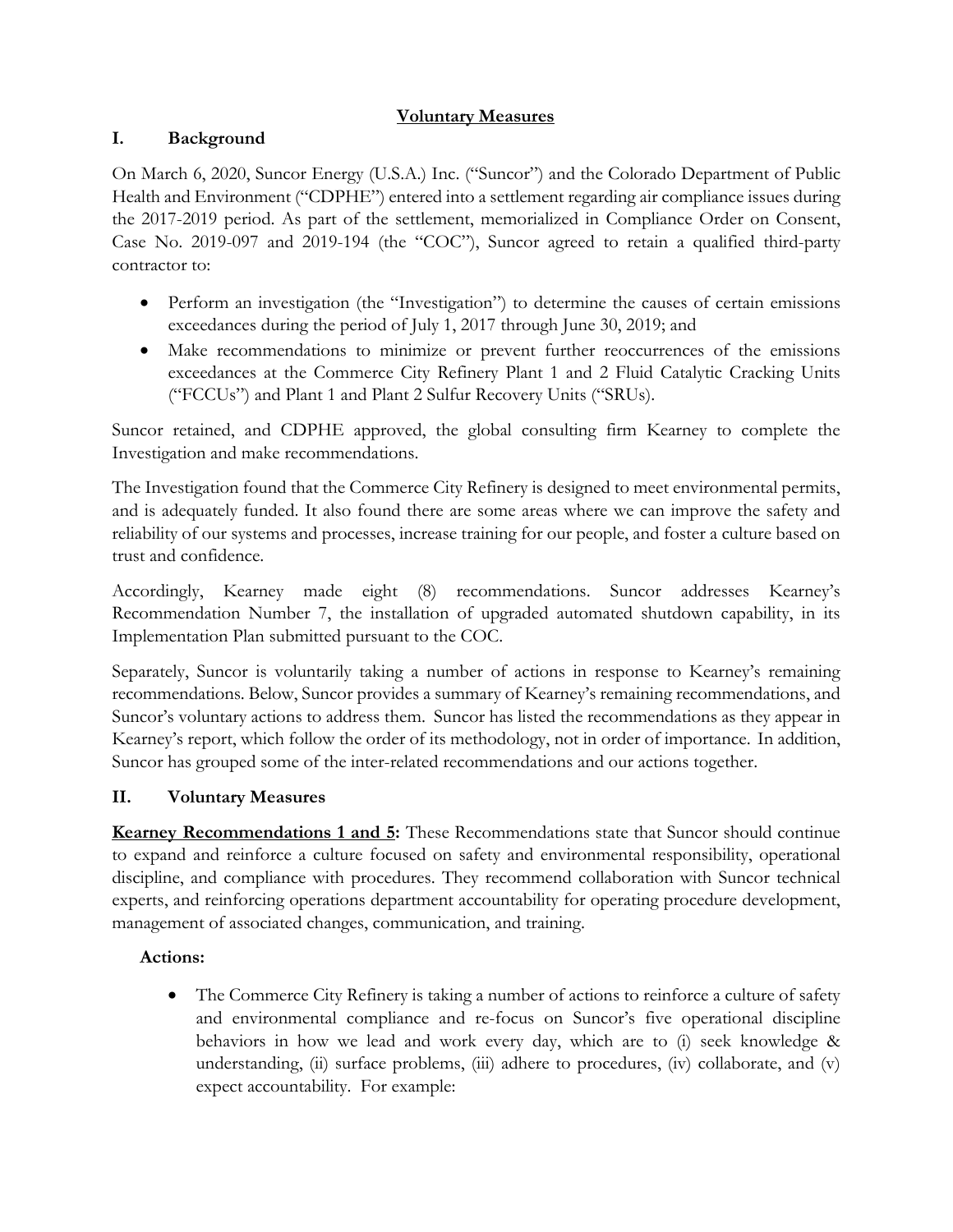- o **Seek knowledge and understanding.** The Refinery is beginning an environmental controls review, which includes a review of alarms and pre-alarms and associated operating procedures.
- o **Using a questioning attitude to surface problems.** The Refinery has begun to use a software program in support of its Process Hazard Analyses ("PHAs"). PHAs identify risks and evaluate the effectiveness of controls and responses. The program enables the Refinery to use expertise and experience from other Suncor facilities to surface issues and better sequence and prioritize recommended actions.
- o **Improve adherence to procedures.** The Refinery has implemented changes to reinforce accountability for current operating procedures and introduce knowledge checks to confirm understanding of procedures.
- o **Collaboration.** The Refinery conducted a review of our key procedures (for example, the Plant 2 FCCU Start-Up Procedure) with Suncor technical experts and revised them so they more closely reflect industry best practice.
- o **Expect accountability.** The Refinery is clarifying roles and responsibilities around its major processes, for example, work notification, action close out, and incident investigation.
- In addition, to facilitate the above, the Refinery recently created an Operations Support structure led by a senior Refinery manager to reinforce operations accountability including through training and drills, referenced in response to Kearney Recommendations 4 and 8.

**Kearney Recommendations 2 and 6:** Recommendation 2 states that Suncor should focus on excellence across a critical few, high-priority initiatives. With respect to maintenance work specifically, Recommendation 6 recommends refining the equipment maintenance strategy so that it better focuses on the highest priority equipment.

### **Actions:**

- Beginning in 2019, the Refinery reviewed its list of initiatives, ultimately cancelling or postponing many, and prioritizing others that focused on reliability, environmental, and safety improvements. Current Refinery goals reflect these priorities, and they have been communicated to managers and front-line employees.
- To improve equipment maintenance prioritization, the Refinery also reorganized operations and maintenance roles and responsibilities and assigned technical subject matter experts to improve effectiveness of work prioritization, focusing on the highest priority equipment using risk assessments and inspection data.

**Kearney Recommendation 3:** Recommendation 3 states that Suncor should address immediate staffing needs and put strategies in place to maintain staffing and capability at current levels.

**Actions:** The Refinery has taken the following actions to increase staffing levels and prepare for natural attrition, while improving hiring, sustainment, and retention:

- Hired approximately forty (40) additional operators to supplement the operations workforce;
- Hired nineteen (19) professional staff, including engineers;